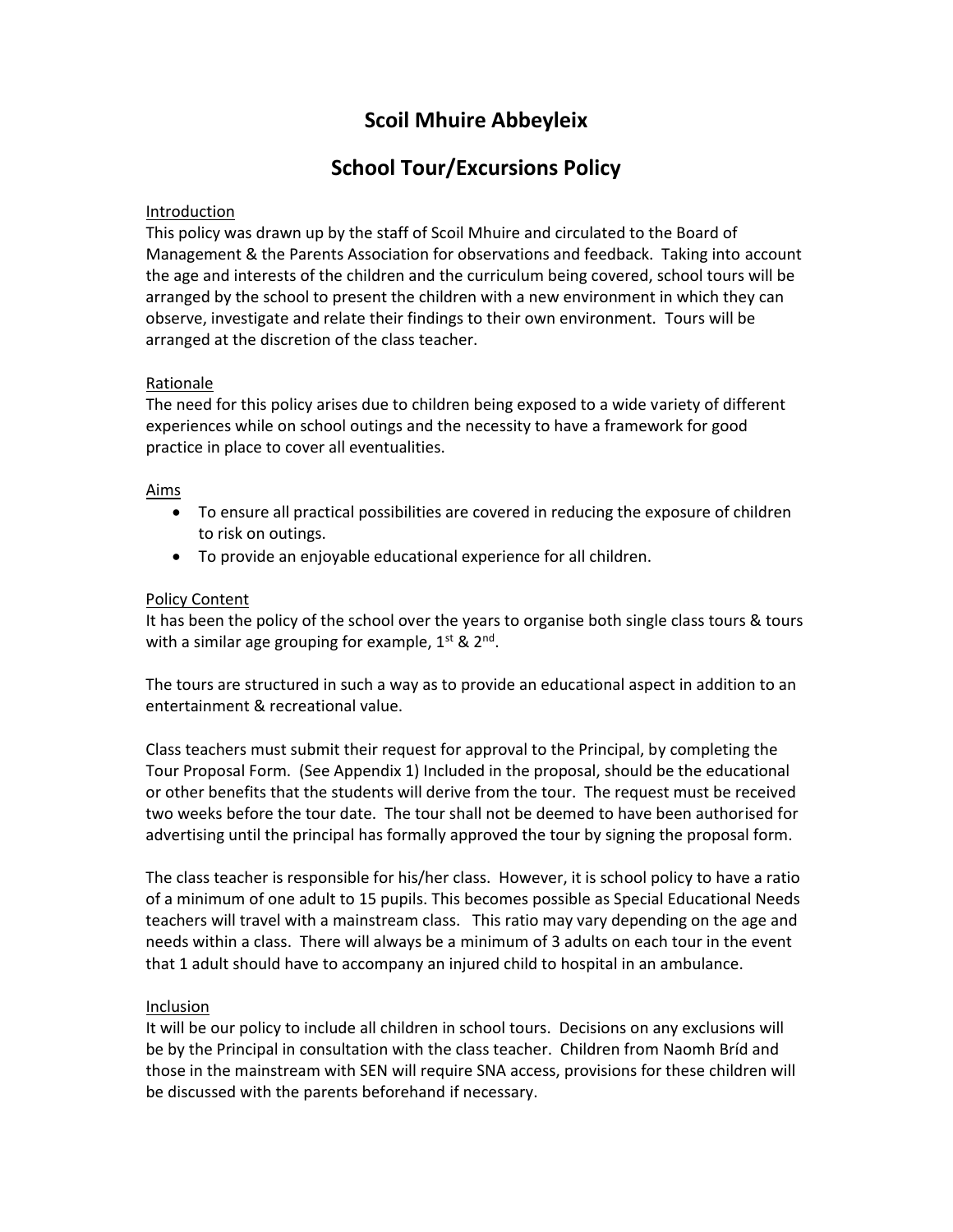## Transport

The class teacher/organiser of the tour will ensure that:

- Tenders are sought for all tours
- A form of transport, appropriate to the distance and the numbers travelling will be chosen.
- The bus company/suppliers and drivers accept the following conditions.

## Conditions of hiring

- All transport supplied will be suitable & well-maintained.
- Each child should have their own seat with a working safety belt.
- Teachers have the right to refuse any bus they find unsuitable for their outing. If the bus proves unsuitable a replacement will be supplied or the money refunded.
- The driver will be used to dealing with children and have a thorough knowledge of and follow the itinerary and timetable for the tour.
- The driver is responsible for the safety of the children while they are travelling, but teachers have the right to intervene if it is felt that the safety of the children is compromised.
- The group will have access to the bus for the full day.
- If the weather conditions are unfavourable the group will have the use of the bus for sheltering.
- Consumption of food on the bus is not allowed.
- Buses will be left as they were found.

## Tour bag

Leaders will take a tour bag on all outings. If there is more than one bus travelling, a tour bag will be required for each bus. Class teachers will ensure a checklist (see appendix 2) is completed prior to the school tour. Each tour bag will contain:

- Fully stocked first aid kit with surgical gloves.
- Medicines & care plans for any individual children with chronic health conditions, allergies, medical conditions, inhaler, anapen, epilepsy medication etc.. (in line with our policy on the administration of medicine)
- Refuse and illness bags, newspaper, kitchen roll, surgical gloves & wipes.
- An umbrella

In addition to the tour bag, each class teacher should ensure that they have a mobile phone & a copy of the parents contact numbers. All staff on tour should have contact numbers for each other & the school number stored in their phones.

## Cost & spending money

The teachers will ensure that the cost of the tour is reasonable and represents value for money. All children will be actively encouraged to save towards the cost of the tour. If the class teacher is aware of any financial difficulties with a particular family, this should be brought to the attention of the Principal.

Children are only permitted to bring spending money if it is stated in their permission letter to parents. If spending money is allowed, a maximum amount will be stated in the 'tour permission letter.' Under no circumstances will the class teacher and/or school take responsibility for any monies lost or stolen on tours.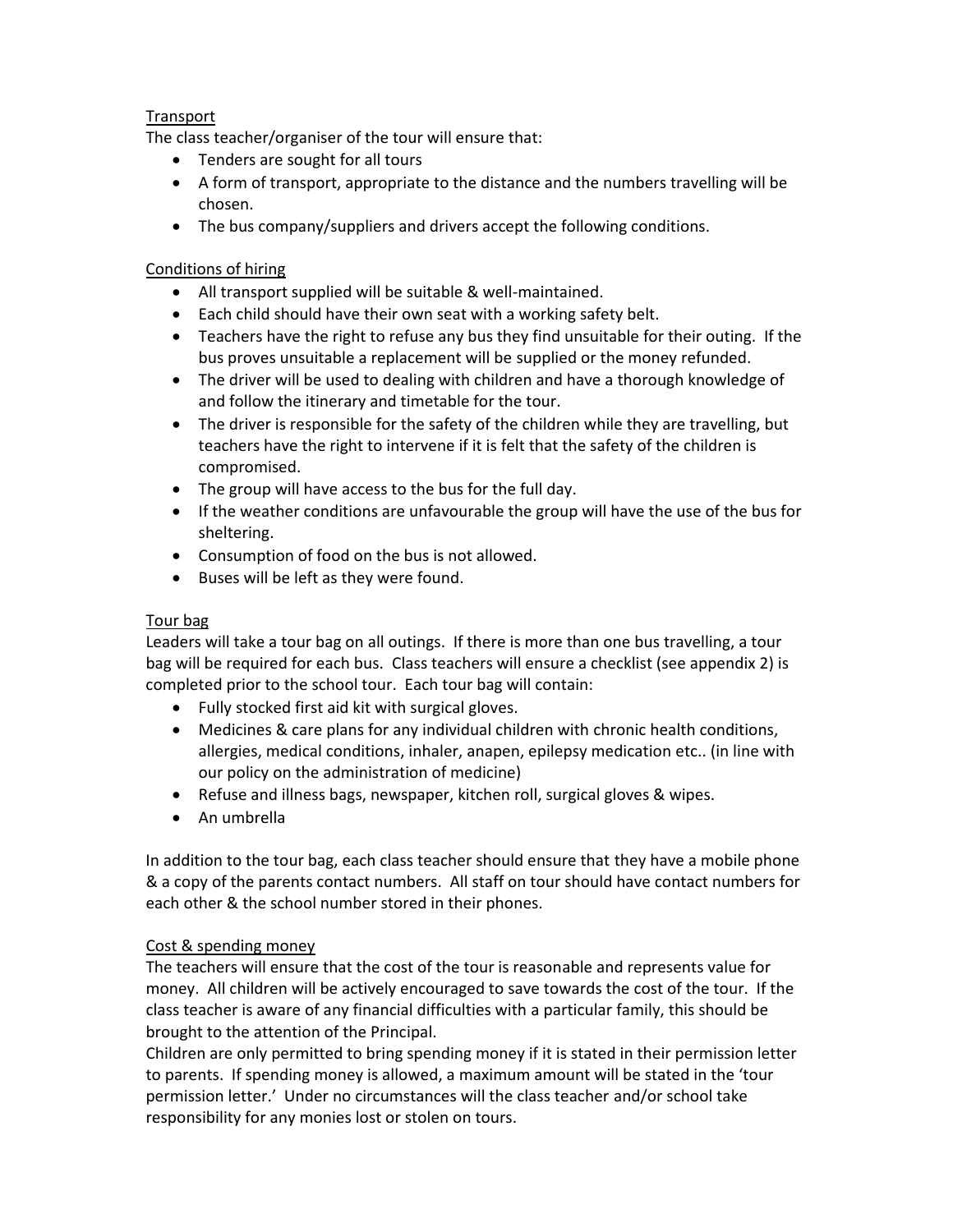## Venue

Not more than two year groupings will travel together, unless venue and transport arrangements warrant otherwise. Where more than one class travels, one teacher will accept the role of 'leader'. The teachers will be 'au fait' with the venue, with particular reference to educational opportunities afforded and services available (phone, toilets, emergency facilities)

## Weather Conditions

Rain and head gear will be essential for all children. A change of clothes may be necessary, depending on the venue.

## Tours list

A list of suitable tours for all classes will be available. Class teachers may choose a venue suitable for their own level or lower but not from levels above. Teachers will ensure that venues are suitable for pupils with special needs. If there are any queries of accessibility for individual children, the principal should be consulted. (See appendix 3)

## <u>6<sup>th</sup> Class Tour</u>

As this is the children's final year in Scoil Mhuire it is acceptable that the  $6<sup>th</sup>$  Class tour is a larger tour. The children will be encouraged to use money from their Confirmation money to cover the cost of the tour. This can be a one or two day trip but will not include an overnight stay.

## Uniform

Children can wear a tracksuit bottoms or shorts of their choice on the tour but must wear their Scoil Mhuire crested tracksuit top for ease of identification. Children will not wear name badges as per child protection guidelines.

### Informing Parents

Teachers will ensure that parents are given sufficient notice of the school tour. The letter to parents should contain the following information:

- Itinery and timetable
- Deadline for accepting and payment of deposit
- Cost
- Information re: instalments over a period of time if any
- Special clothing necessary and packed lunch
- Permission slip to be signed by parent/guardian and returned to class teacher. Verbal permission is not sufficient, if a child has been absent, the school will make every effort to contact parents/guardians to ask them to sign permission slip.
- School website address where a copy of the school tour policy can be read.
- A line that states the organiser reserves the right to make minor changes to the itinerary.
- A receipt can be given to parents for monies received on request.

### Safety and Supervision

Teachers will be extra vigilant when taking children out of the school. Special attention will be paid to:

• Road safety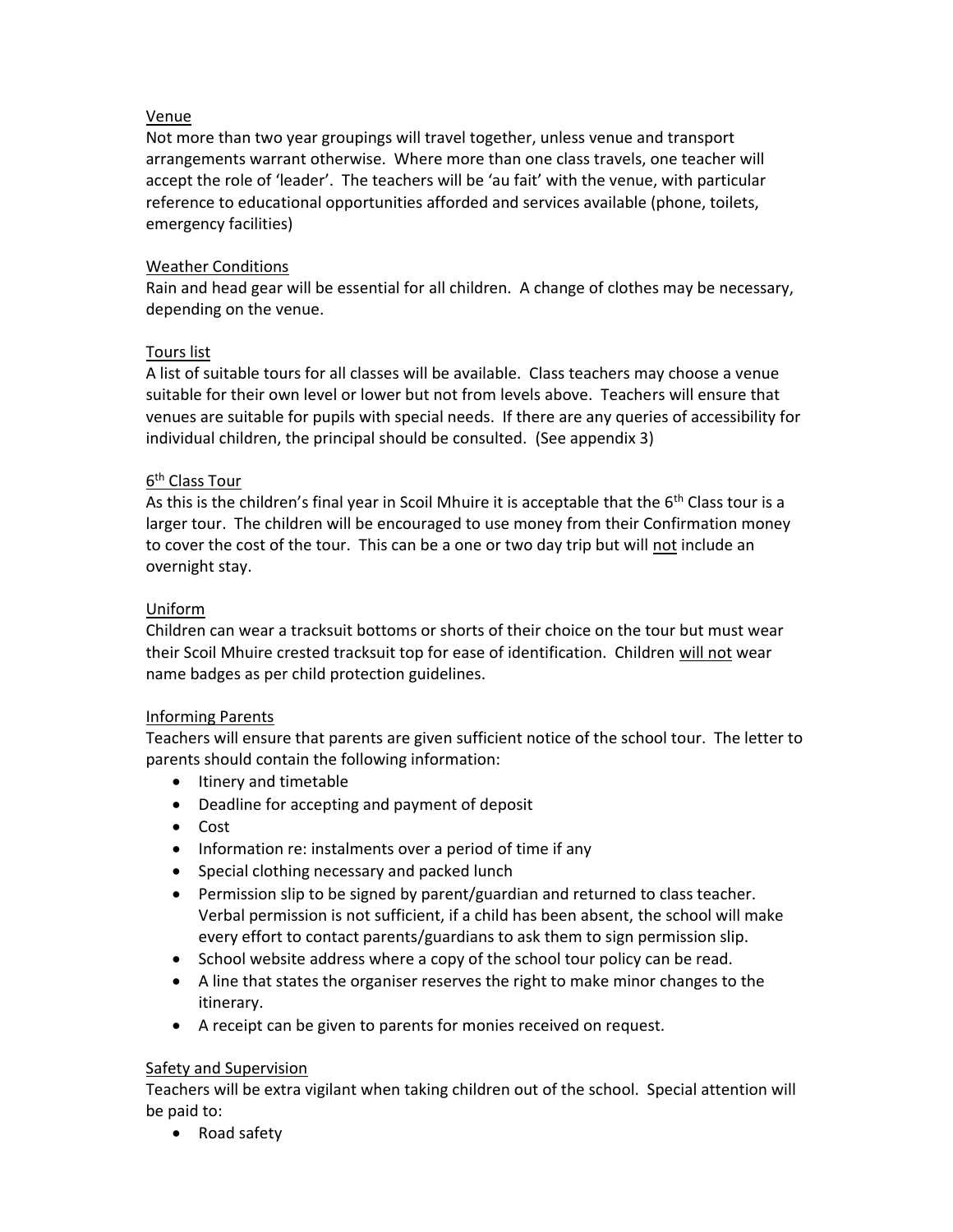- Behaviour on the bus
- Risks posed by particular venues (eg, adventure playgrounds)
- Any children deemed as flight risks
- The minimum supervision ratio of 15:1 adult.
- Roll call prior to leaving, after each segment of tour & when children return to the bus.
- A record must be kept of all incidents
- The principal must be informed of any such incidents upon return to school.

In the case of an accident, a teacher will accompany the injured child to hospital while the remaining teachers & SNAs shall remain with rest of the children. All procedures under our Health & Safety and Critical Incident policies will be adhered to. The following steps should be followed:

- 1. Seek medical attention, call an ambulance if needed.
- 2. Contact the injured child's parents.
- 3. Phone the school & report to the principal.
- 4. Teacher should accompany the child in the ambulance to the hospital.

### School rules for tours/excursions

Scoil Mhuire's Code of Behaviour applies to all school related activities including school tours.

- Children must obey their teachers/supervisors at all times.
- Children must remain seated with buckled seatbelt while the bus is in motion.
- Children are not allowed to eat or drink on the bus.
- Children are not allowed to bring electronic devices with them.
- Children should not bring money with them unless told otherwise by the class teacher.
- Children must remain with their allocated groups and supervisors at all times.
- Children will line up in their individual groups on disembarking from the bus.
- Children will not attend a bathroom alone.
- Chewing gum is discouraged on school tours.

### Success Criteria

- Positive experiences for all
- Children having a safe enjoyable learning experience
- Teacher & parent satisfaction

This policy was implemented after ratification on 24<sup>th</sup> March 2019

This policy will be monitored & reviewed on 24<sup>th</sup> March 2020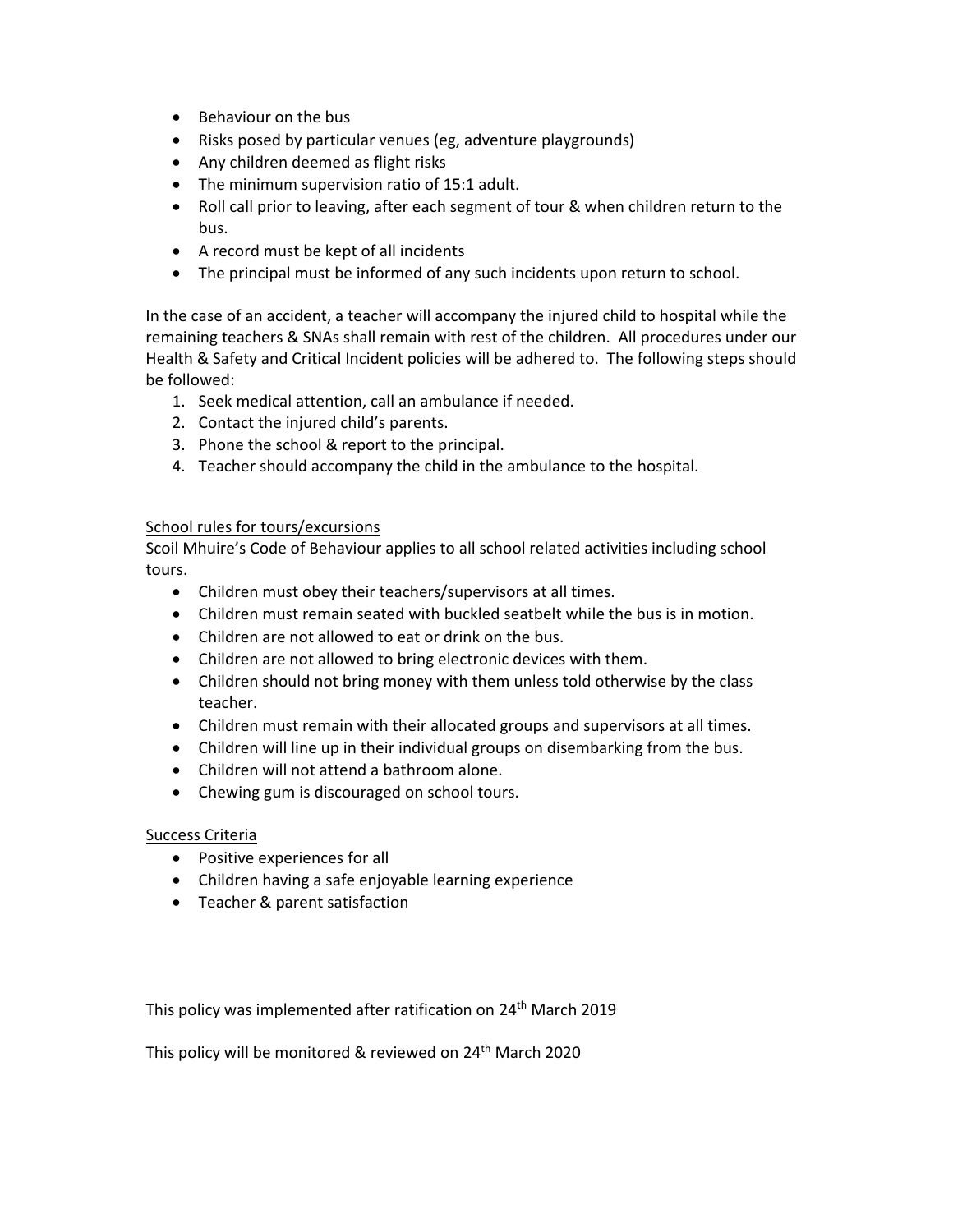# **Appendix 1: School Tour Proposal Form**

| Arrangements/requirements to include these children: ___________________________             |  |  |
|----------------------------------------------------------------------------------------------|--|--|
|                                                                                              |  |  |
|                                                                                              |  |  |
|                                                                                              |  |  |
| Names of additional staff to ensure minimum ratio of 15:1: _____________________             |  |  |
|                                                                                              |  |  |
| Cost:                                                                                        |  |  |
|                                                                                              |  |  |
|                                                                                              |  |  |
| Please complete & return to Mr Mcevoy two weeks, where possible before the proposed<br>date. |  |  |
| Approved _______________<br>Not approved _______________                                     |  |  |
|                                                                                              |  |  |
|                                                                                              |  |  |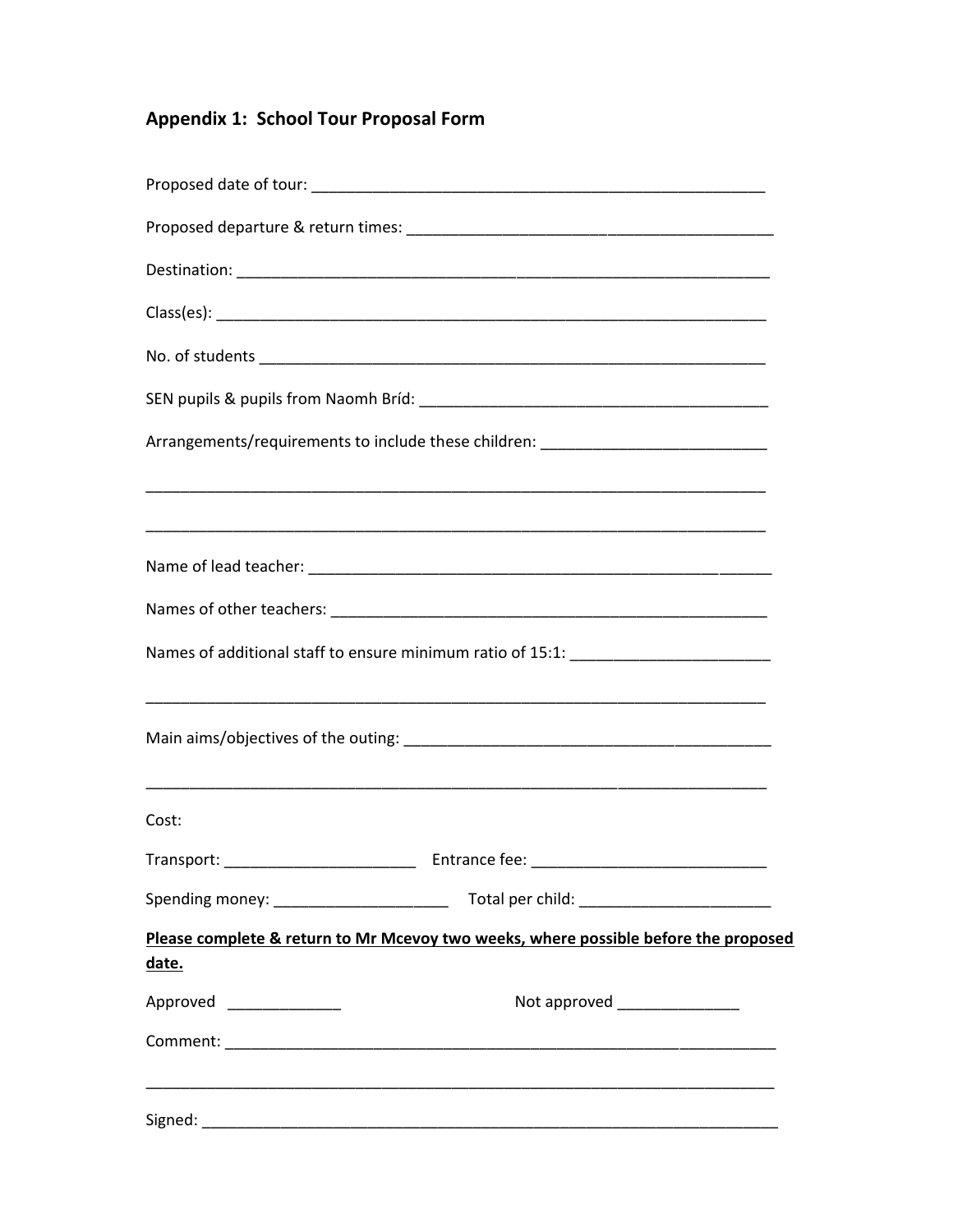# **Appendix 2: Checklist for School Tours**

| Fully charged mobile phone<br>School contact number |                                                                                                                                                                                 |
|-----------------------------------------------------|---------------------------------------------------------------------------------------------------------------------------------------------------------------------------------|
| Class list contact details                          |                                                                                                                                                                                 |
| First aid kit                                       |                                                                                                                                                                                 |
| Kitchen roll/blue roll                              |                                                                                                                                                                                 |
| Plastic bag for rubbish                             |                                                                                                                                                                                 |
| Plastic bags as precaution for travel sickness      |                                                                                                                                                                                 |
| Bottle of water                                     |                                                                                                                                                                                 |
| Change of child's clothing trousers/underwear       |                                                                                                                                                                                 |
| School camera                                       |                                                                                                                                                                                 |
| Cheques for venues/bus                              |                                                                                                                                                                                 |
| Medication if any                                   |                                                                                                                                                                                 |
|                                                     | Please take note of any medical conditions/allergies pupils in your class may have. Please<br>not any precautions you need to make because of this: ___________________________ |
|                                                     |                                                                                                                                                                                 |
|                                                     |                                                                                                                                                                                 |